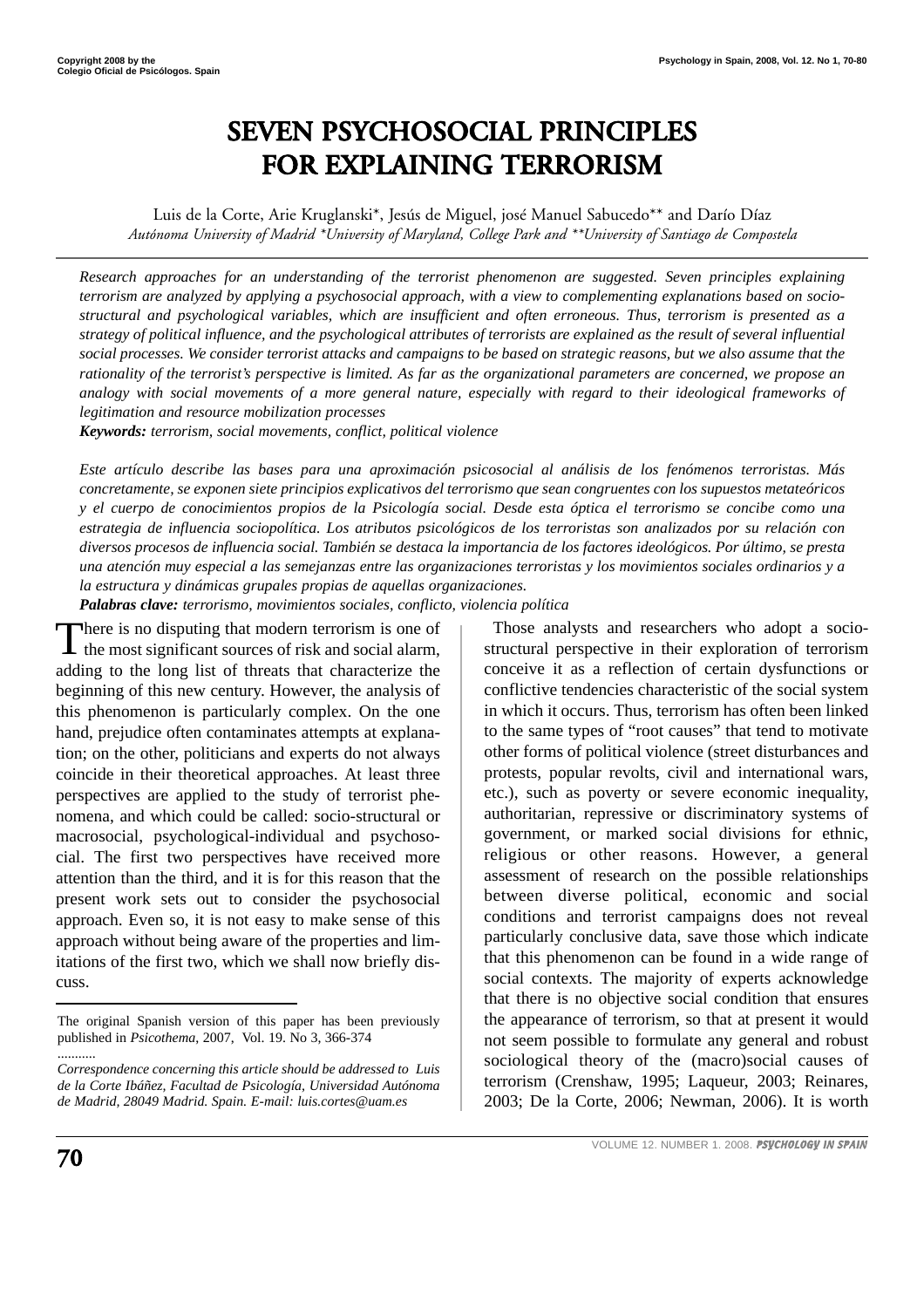considering some of the possible reasons for such limitations. First of all, it should be borne in mind that terrorism is an activity generally perpetrated by minority groups or organizations. Secondly, it is considered that the perspective from which terrorists justify their actions often reflects serious distortions of social reality. These and other types of evidence suggest that some of the characteristics which best define this particular object of study may remain concealed if analysts fail to take into account explanatory variables of a psychological nature, and persist with purely macrosocial approaches.

The most widespread and spontaneous psychological explanations of terrorism refer to possible clinical disorders or personality variables. However, practically all studies that have sought mental dysfunctions in this context have failed spectacularly (Crenshaw, 2004; Sageman, 2004; Horgan, 2005). Other researchers have attempted to reconcile the profile of terrorists with that of other persons characterized by their propensity for violence and by a certain deficit in their ability to control their aggressive impulses (violent common criminals, domestic abusers, war veterans). However, impulsive aggression is not a common trait among terrorists – indeed, it would actually be a serious hindrance to terrorist activity. Living in situations of semiclandestinity, and obliged to make restricted and carefully planned use of violence, terrorists cannot permit themselves sudden outbreaks of aggression or anger that could give them away or endanger the effectiveness of their plan of action. In more general terms, there is no evidence of a personality with a special propensity for terrorism. Numerous biographical analyses of activists have shown how a wide range of motivational and personality factors can bring about the conditions for a person joining a terrorist organization (Reinares, 1998; Alonso, 2003; San Martín, 2005). Even so, there appears to be evidence of certain psychological characteristics common among terrorists, such as their lack of empathy with victims, their dogmatism or ideological rigidity, their simplistic view of the world, or their utopianism (see Beck, 2003; De la Corte, Sabucedo & Moreno, 2004; De la Corte, 2006). However, these descriptions should be qualified for various reasons. For example, one disadvantage of many theoretical analyses of psychological traits is that they are based on the organizations' most fanatical members (their leaders), or on those most directly involved in carrying out the acts of terrorist violence. But terrorist activity does not involve only spreading ideological messages, pulling triggers and activating bombs; it also requires strategic planning, logistical support, fundraising, recruitment, and so on. Each of these activities can and are carried out by people of diverse characteristics. It is also a question for debate whether the psychological attributes of terrorists constitute genuine personality traits or whether they are dispositions and attitudes induced by the experiences and circumstances typically pertaining to membership of organizations of a sectarian and clandestine nature.

In sum, neither the individual psychology of political or religious activists involved in terrorism nor the attributes of the social contexts in which they operate throw sufficient light on the phenomenon. It is for this reason that more and more researchers in this field are adopting a psychosocial perspective in their work. Although the rest of the article includes different descriptions, comments and illustrations in relation to the characteristics that can and should define this psychosocial perspective, before going into detail it is necessary to set out its basic premises. The first of these premises, and the most decisive, concerns the importance of analyzing and explaining socio-political phenomena such as terrorism (and many others) through the simultaneous consideration of their social and psychological conditioning factors (see Álvaro & Garrido, 2003). Moreover, there is an evident need to reinforce the study of terrorism from a level of analysis that complements the macrosocial and psychological-individual levels, insofar as this activity is carried out not by societies or large communities, or by private individuals, but by groups or organizations. Thus, the psychosocial analysis of terrorist phenomena will pay particular attention to its group or organizational dimension. Finally, from these first two premises there derives a further assumption: the utility of applying to the study of terrorism the large body of knowledge provided by social psychology, which is nothing less than the academic speciality that has made the inter-relations between social and psychological facts and group and organizational behaviour its preferred objects of analysis. Therefore, in the present article we shall consider some explanatory principles that social psychology can contribute for increasing our knowledge of terrorist phenomena and for guiding new research in this field. Naturally, the conclusions and orientations deriving from a psychosocial approach to the study of terrorism are not without their limitations. On the one hand, we should like to stress that this approach does not aspire to supplant the socio-structural and psychological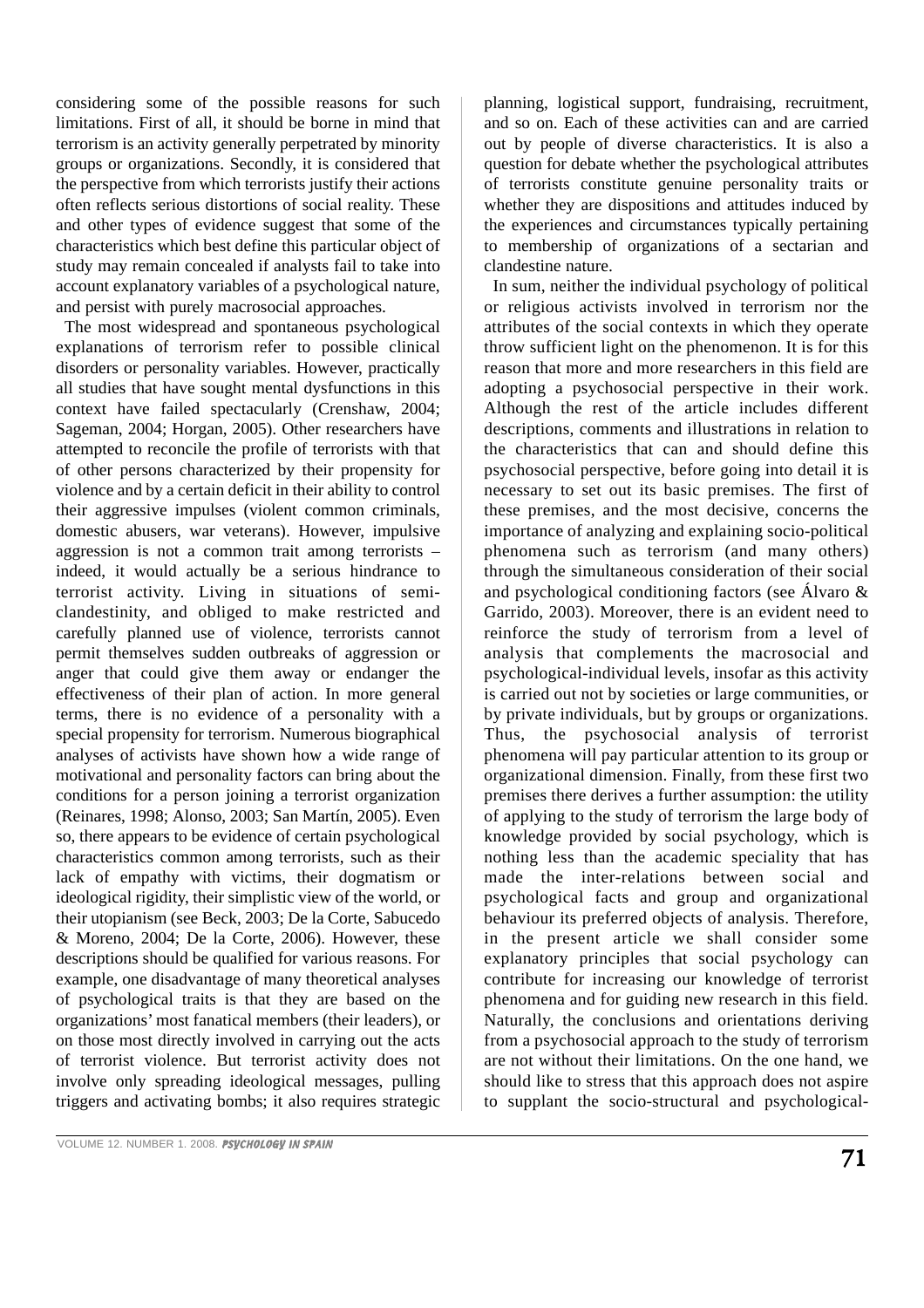individual approaches, whose contributions we consider to be equally necessary and enriching. On the other hand, and although the psychosocial principles discussed here are intended to apply to the analysis of diverse terrorist campaigns, it should also be made clear that neither this nor any other generalist or nomothetic approach can substitute work of a specific or ideographic nature capable of clarifying the particular causes of each specific type or case of terrorism. Consequently, our point of view in no way denies the value of possible distinctions between different historical cases of terrorism, or between regional and international, lay and religious terrorism (for a current typology see Post, 2002). In brief, the present work deals not with such differentiating aspects, but rather with elements and features shared by different forms of terrorism.

## *First psychosocial principle: terrorism should be conceptualized not as a syndrome (social or psychological) but as a method of socio-political influence*

The first contribution of a psychosocial approach to the understanding of terrorism would be its opposition to the widespread representation of this phenomenon as some kind of "syndrome" (Kruglanski, 2005). The world described by social psychology is a world in which people's behaviour is clearly conditioned by the socio-structural frameworks in which they live, and by their psychobiological predispositions. But above all it is a world of *social influence*. Consequently, from this point of view, terrorist attacks should be interpreted not as the effect of simple social or psychological determinants, but as the result of multiple social interaction processes that take place at both the intergroup and intra-group levels. Moreover, some of these processes of influence are exercised in a deliberate and strategic way. Thus, professional publicists design and implement advertising or information campaigns with the explicit goal of influencing the attitudes and spending patterns of broad sectors of the public. In a way, terrorists do something similar. An old anarchist saying that defined terrorism as special type of propaganda, "propaganda through deeds", was indeed not far wide of the mark.

Turning to a more precise theoretical formula, terrorism can also be interpreted as a strategy of *minority social influence* (Kruglanski, 2003). What do we mean by this? When a majority or a particularly powerful group wants to influence the behaviour of a minority, it can do so in two different ways. First of all, it can try to change those attitudes that lead the minority to oppose the desires of the majority. Secondly, it can pressurize the minority to make it behave exactly as the majority wants, requires or demands. Finally, the majority or powerful group(s) may end up imposing their desires on the minority "by force". Is that not actually what terrorists try to do? If a radical organization prepared to use violence does so using terrorist methods, that is, using sporadic surprise attacks on non-combatants, it usually means that the organization recognizes its incapacity to impose its desires on its adversary through the mere exercise of force. Where does such inferiority come from? Simply from the fact that the political or religious goals pursued by sub-state terrorist organizations do not usually receive the spontaneous support of social majorities (even though they may receive that of certain minorities which may still be numerous in absolute terms). This converts terrorists into what psychosocial jargon refers to as *active minorities* (Moscovici, Mugny & Pérez, 1991; Moscovici, 1996).

According to research on minority social influence, the only chance a minority has of achieving those goals which are contrary to those of the social majority is through *changing the attitudes* of that majority and convincing them to accede to their requests. Both genuine experience and the research referred to earlier indicate that it is not impossible for minorities to change the attitudes of majorities, and in turn, their behaviour. One of the keys to successful minority influence resides in the ability of the minority to express their disagreement with the beliefs, values or decisions of the majority, coherently and repeatedly over a certain period of time. Such coherence and persistence may lead many people to start questioning the majority beliefs, values or decisions, so much so that they end up renouncing them. Though it may not appear so, this conversion phenomenon has a good deal to do with terrorism since, apart from instilling fear or terror through threats and acts of physical destruction, this particular type of violence always has a communicative or propagandistic dimension, as we mentioned above. In the end, terrorists use violence as a means of directing our attention toward certain problems (real, exaggerated or fictitious) and publicizing their own political or religious goals and values (how many people in the West have taken an interest in the claims of radical Islam for the first time as a result of the attacks by al-Qaeda?).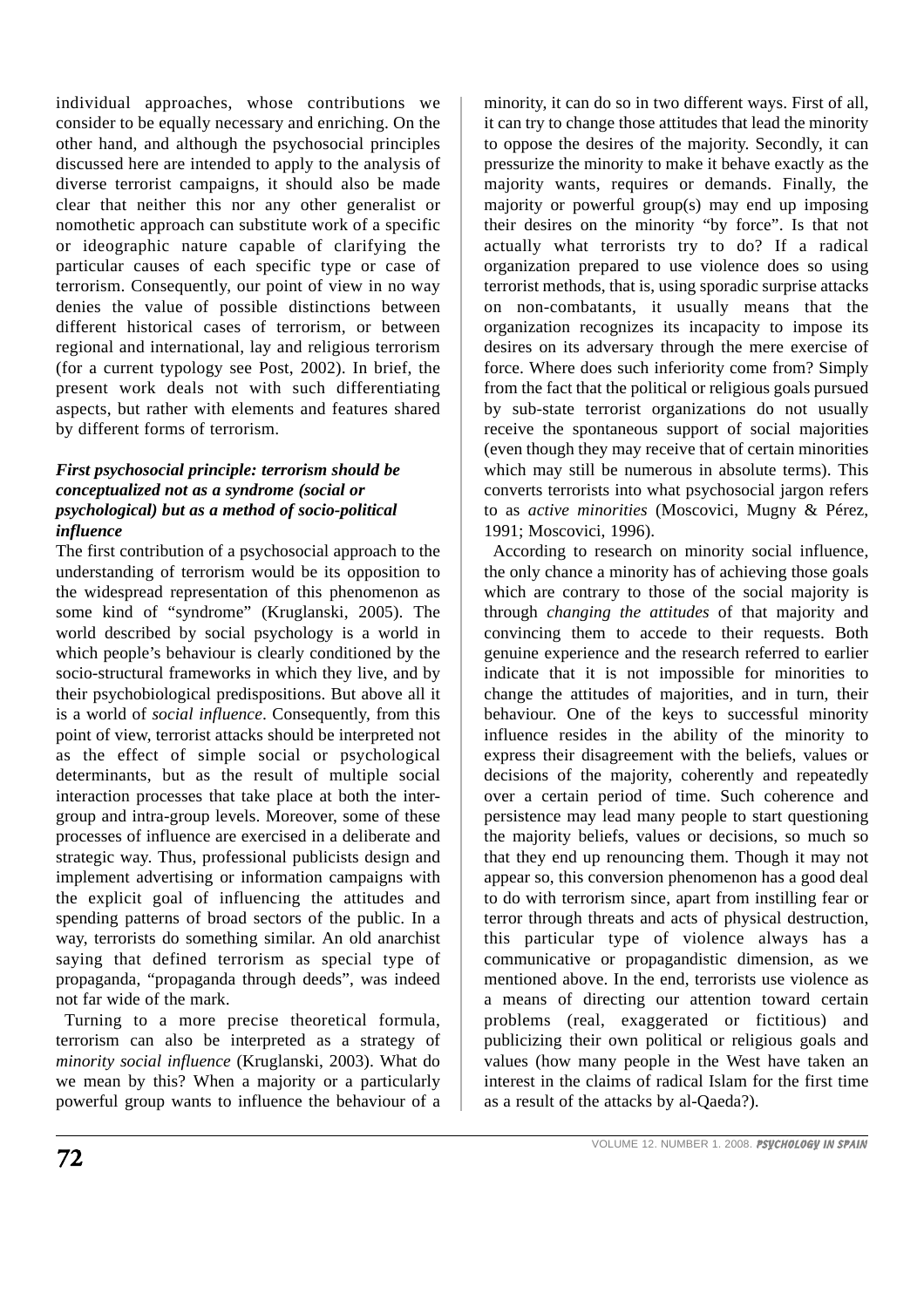## *Second principle: terrorists' attributes are shaped by processes of social interaction*

As the world analyzed by social psychologists is a world of social influence, their tendency is to interpret people's psychological characteristics as resulting from diverse processes of socialization and social interaction. The same is likely to apply to the psychological attributes of terrorists. In this context, a range of studies have suggested that the probability of joining a terrorist movement tends to be strongly conditioned by the political subculture in which subsequent terrorists are socialized in the contexts of their family relations, group of friends, school, local community, and so on. Growing up in an environment marked by radical nationalist values or by the strong influence of certain extremist religious currents may be almost decisive (San Martín, 2005). Thus, a large proportion of the members of ETA, the Red Brigades and the IRA were born and grew up in families with links to, respectively, the Basque nationalist tradition (Reinares, 2001; Romero, 2006), Irish Catholicism (Lee, 1983) or the Italian political Left (Della Porta, 1990). Moreover, these primary socialization contexts provide the networks of social relations and friendships through which processes of recruitment into terrorist organizations tend to start up. Such processes can be more or less prolonged, though they frequently involve progressive implication in radicalized political groups, associations and activities, sometimes created or nurtured and encouraged by terrorist organizations themselves (see Waldmann, 1993; Della Porta, 1990; Reinares, 1998; De la Corte, 2006; De la Corte & Jordán, 2007). Of great interest in this regard is the recent research by Sageman (2004) on the routes that tend to lead young Muslims to become Mujahedin terrorists. According to this analysis, affiliation to Jihadist groups is always preceded by the patient, meticulous, but ostensibly non-deliberate formation of new friendships between potential recruits and their recruiters. Thus, in the sample of 168 individuals studied by Sageman, friendship was the principal cause of conversion to Jihadism in 68% of cases. The second key to recruitment was the existence of some kinship link between recruits and recruiters, which was found in 14% of the cases studied. As for the other two explanatory variables, these were also related to socialization experiences prior to participation in terrorist activity, namely, education in certain Koranic schools (decisive for 8% of those in the sample, all of South-East Asian origin) and regular participation in activities at certain mosques which served as centres for ideologization and recruitment of future terrorists.

Together with the effects of primary socialization contexts on the psychology of future terrorists, we should also take into account the "secondary" socialization experiences of recruits to radical networks or organizations. Although the majority of terrorist organizations are not sects in the strict sense of the word, some experts have identified substantial similarities between the process of indoctrination typical in sectarian groups and the socialization methods to which potential or recent recruits to different terrorist organizations are subjected (Rodríguez, 1992; Della Porta, 1998; Sageman, 2004). Whatever the case, there is no doubt that the activities and lifestyles characteristic of the radical and clandestine organizations responsible for terrorism shape the mentality of their members, intensifying their identification with and commitment to such organizations and their ideologies, and helping to clear away the psychological and moral obstacles that may stand between their consciences and the criminal acts they will have to commit.

## *Third principle: terrorist organizations can be analyzed by analogy with other social movements*

Many terrorist movements display a "near-parasitic" relationship with cycles of anti-state political mobilization and mass protest that occur over time (Tarrow, 1989; González Calleja, 2003). Terrorist campaigns are commonly the final result of a process of radicalization of certain pre-existing political movements or groupings. On experiencing a considerable loss of social and political influence, such movements may end up splintering into various groups, some of which —the most extremist— opt for the use of violence (Reinares, 1998; De la Corte, 2006).

An important parallel between the way social movements in general and terrorist movements tend to evolve concerns the powerful influence brought to bear on them by processes of social categorization or identification. Without the activation of a more or less sustained sense of shared identity, no political or religious movement would be possible (Klandermans, 1997; Simons & Klandermans, 2004). This becomes much more evident in the case of movements whose aim is to defend the supposedly threatened values and interests of a given ethnic or religious community (see Javaloy, Rodríguez & Espelt, 2003; Castells, 2004), as represented by radical organizations underpinned by ethno-nationalistic or religious ideology. The individuals making them up define themselves as members of a much broader social group, which they consider wronged, and whose interests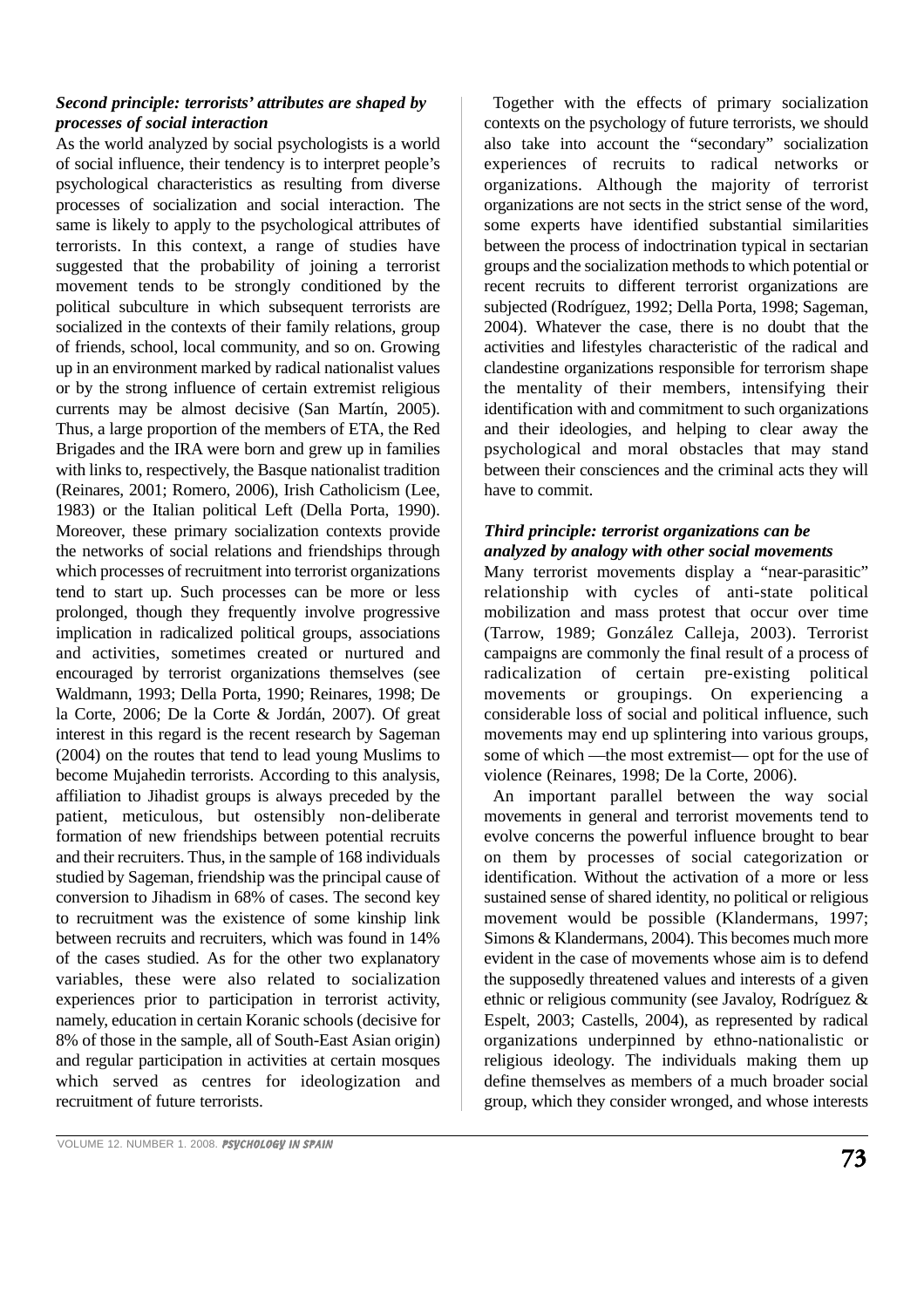and values are perceived to be threatened – injustices on which they base the arguments justifying their use of violence. The terrorists' ideology usually provides the content for these representations about their social identity and maintains psychologically accessible their feelings of identification with the community of reference (e.g., the Basque people for ETA, the *Umma* or community of believers for the radical Salafists of al-Qaeda or the Tamil community for the bloodthirsty Tamil Tigers of Sri Lanka). A terrorist organization's disposition to identify itself with a certain community of reference makes more attractive the option of joining the organization in the eyes of that community's members. Furthermore, the fact that members of a terrorist movement perceive themselves as members of the same group greatly helps them to meet the demands of terrorist activity (Taylor, 2003). Such phenomena can be attributed to the diverse psychosocial effects of social categorization processes, which have been studied within the framework of the Theory of Social Identity (Tajfel, 1984; Turner, 1991; Javaloy, Rodríguez & Espelt, 2003; see Table 1 for a summary). Nevertheless, the relevance of social identity is far from being the only attribute that terrorist organizations or groups share with other socio-political movements.

#### *Fourth principle: terrorism is only possible when terrorists and their allies gain access to certain essential resources*

As postulated as early as the 1970s in the influential theory of Resource Mobilization (McCarthy & Zald, 1973; McAdam, 1982), the capacity of any socio-political movement to subvert or protest depends not only on the opportunities offered by the social situation in which such movements operate, but also by their capacity to "mobilize" or obtain certain crucial resources that cannot be improvised and that are not always easy to access. More specifically, and as highlighted by, among others, Waldman (1997), the resources essential to the development of a terrorist campaign are economic, technological and material, but also human and symbolic (the last of these, clearly linked to the ideologies that motivate terrorist acts, will be discussed below). It is important to stress that a large part of the activity with which terrorists are occupied involves, on the one hand, obtaining the necessary economic, technological and material resources, and on the other, recruiting and developing their own *human resources*. In the former case they tend to engage in *predatory activities* ranging from robbery to extortion, and including kidnapping and involvement in diverse types of legal and illegal business (see Bovenkerk & Chakra, 2004; Ward, 2004; Napoleoni, 2004). As regards human resources, terrorist groups need to develop their own strategies and programmes of recruitment and training, and this raises some questions for researchers in relation to two crucial issues: first, what incentives do terrorist organizations offer to their potential activists? And second, what procedures are applied for their indoctrination and technical training? The second of these questions was already addressed in a previous section. What should be stressed is the predominance of incentives and rewards of a psychological nature over those of a material kind – fame or social admiration, friendship, the acquisition of a positive social identity, and so on (Reinares, 1998; De la Corte, Sabucedo & Moreno, 2004; Alonso, 2003; De la Corte, 2006).

| <b>Table 1</b><br>Some psychosocial effects of the social identification between members of a terrorist organization |                                                                                                                                                                                                                                                                                                                                                                                                                                                                                                                                                                                 |  |
|----------------------------------------------------------------------------------------------------------------------|---------------------------------------------------------------------------------------------------------------------------------------------------------------------------------------------------------------------------------------------------------------------------------------------------------------------------------------------------------------------------------------------------------------------------------------------------------------------------------------------------------------------------------------------------------------------------------|--|
| <b>Effect</b>                                                                                                        | <b>Explanation</b>                                                                                                                                                                                                                                                                                                                                                                                                                                                                                                                                                              |  |
| Depersonalization                                                                                                    | On identifying with their comrades, terrorists perceive themselves as simple interchangeable members of the same<br>group. This will help them to put the interests and goals of the group before their own, and hence increase their<br>commitment to the movement and their disposition to sacrifice themselves for it.                                                                                                                                                                                                                                                       |  |
| Social cohesion                                                                                                      | Depersonalization makes members of one's own group more attractive and pleasant than those who do not belong<br>to it. The terrorist groups displaying the greatest sense of collective identity will be those that are most united and<br>cohesive. In turn, high group cohesion favours equally high levels of readiness to cooperate with and help other<br>group members.                                                                                                                                                                                                   |  |
| Acceptance and obedience                                                                                             | The greater the identification with the terrorist group, the greater the identification with its goals and norms, and the<br>lower the likelihood of disobedience to directives and orders from group leaders.                                                                                                                                                                                                                                                                                                                                                                  |  |
| Development of a Manichaean view of the world                                                                        | Strong identification with the group has as its corollary a psychological distancing with respect to those who do not<br>form part of it, either in the strict sense (one's terrorist comrades) or the broad sense (members of the terrorists'<br>community of reference). This leads, in turn, to a series of processes and contents of perception and thinking which<br>blame those outside the group for all the relevant problems and injustices, and exonerate the members of the group<br>from all responsibility for them. The world becomes divided into 'us and them'. |  |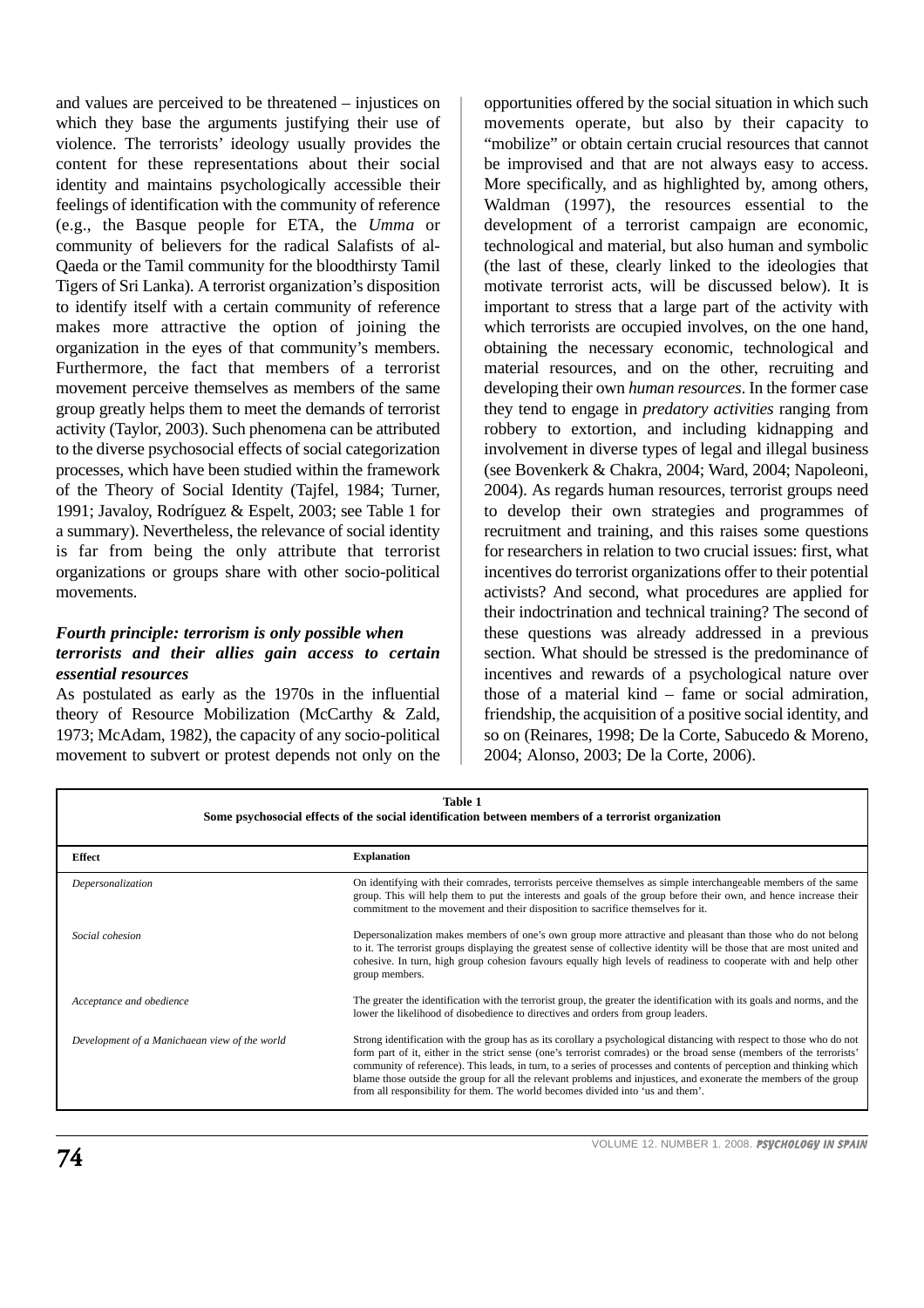## *Fifth principle: the decisions that promote and support terrorist campaigns are based on ideologized collective motives*

Despite the above, and as pointed out by Stern (2003). however relevant the selective incentives terrorist activity can offer to potential activists, there is no terrorism without the existence of an ideology which gives it meaning and justification in the eyes of those who plan and carry out the attacks. By ideology here we understand a system of political, cultural or religious beliefs and values that are at least shared by the members of the terrorist movement. This ideology will also often be shared with other persons or groups which, without participating in any way in the actual terrorist activity, sympathize with those responsible, or excuse their behaviour. In those cases in which the ideology of the terrorists is deeply rooted in the traditions and history of the community they claim to represent (the Palestinian community in the case of Hamas, for example, or the Basque people in the case of ETA), it may be that this ideology also merits the acceptance of many people, and of other groups which do not participate in the terrorist activity. As Kruglanski (2002) noted, this last point is important for two reasons. First, because the more widespread the ideology that guides a terrorist organization, the greater will be its capacity to survive, since there will be more people motivated to join the organization. And second, because the more people that share the ideological standpoint of the terrorists, the greater the potential for violence. Thus, according to various comparative studies, the terrorist organizations that enjoy the most social support (generally with nationalist or religious ideologies) are also those which show higher rates of violence and commit the most serious attacks (Alonso, 2005).

In recent years there has been wide-ranging research on the characteristics, content and functions of the ideologies of different terrorist groups (see, for example, Reinares, 2001; Juergensmeyer, 2001; Alonso, 2003; Stern, 2003). To refer to a research line in which the present authors have participated, it would seem possible to identify certain ideological elements (beliefs and arguments) common to terrorist groups as diverse as ETA (Sabucedo, Rodríguez & Fernández, 2002; Sabucedo, Blanco & De la Corte, 2003), the Colombian FARC and AUCs (Sabucedo et al., 2005) or al-Qaeda (De la Corte, 2005; De la Corte & Jordán, 2007). These elements can be summarized in the five categories shown in Table 2, together with some of their psychosocial functions.

### *Sixth principle: terrorist acts and campaigns are based on strategic rationales, though the rationality with which terrorists operate is partial and limited*

According to one of the most influential theoretical models in the contemporary social sciences, individuals, organizations and even socio-political movements tend to behave as rational actors (Coleman, 1990; Rosenberg, 1995). A rational actor is one who chooses those courses of action that he or she believes will be most effective for the satisfaction of his or her goals or preferences. In its original version, Rational Choice Theory assumes

| Table 2<br>Arguments and beliefs for the legitimation of terrorism                                                                                                                                                                    |                                                                                                                                                                                                                                                                                                                         |  |
|---------------------------------------------------------------------------------------------------------------------------------------------------------------------------------------------------------------------------------------|-------------------------------------------------------------------------------------------------------------------------------------------------------------------------------------------------------------------------------------------------------------------------------------------------------------------------|--|
| <b>Ideological resources</b>                                                                                                                                                                                                          | <b>Psychosocial functions</b>                                                                                                                                                                                                                                                                                           |  |
| Arguments and beliefs that identify and criticize certain social injustices, threats or<br>offences affecting the terrorist group's community of reference.                                                                           | Activation of feelings of moral frustration and indignation.                                                                                                                                                                                                                                                            |  |
| Arguments and beliefs that identify an institutional or social enemy that is held<br>responsible for such injustices, threats and offences, and whose image is devalued to the<br>point of dehumanization or demonization.            | Displacement of responsibility for the terrorist violence.<br>Inhibition of possible empathy reactions toward potential victims.<br>Activation of feelings of hate and desire for revenge.                                                                                                                              |  |
| Arguments and beliefs that express a positive social identity common to the terrorist<br>group and its community of reference.                                                                                                        | Identification of the terrorist group with the interests and values of the community of<br>reference.<br>Depersonalization of the terrorist activity (blurring of individual responsibility for the<br>violence).<br>Development of reactions of solidarity and sympathy from members of the community of<br>reference. |  |
| Arguments and beliefs that identify the collective goals to which the terrorist group's<br>community of reference should aspire, and that specify the (violent) activities considered<br>necessary for the achievement of such goals. | Psychological connection between certain just and desirable goals for the community of<br>reference and the terrorist attacks and activity.                                                                                                                                                                             |  |
| Arguments and beliefs that predict a future state in which the terrorist group will have<br>achieved the collective goals proposed, and pursued through the use of violence.                                                          | Development of high expectations of success with respect to the socio-political effects of<br>the terrorist activity.                                                                                                                                                                                                   |  |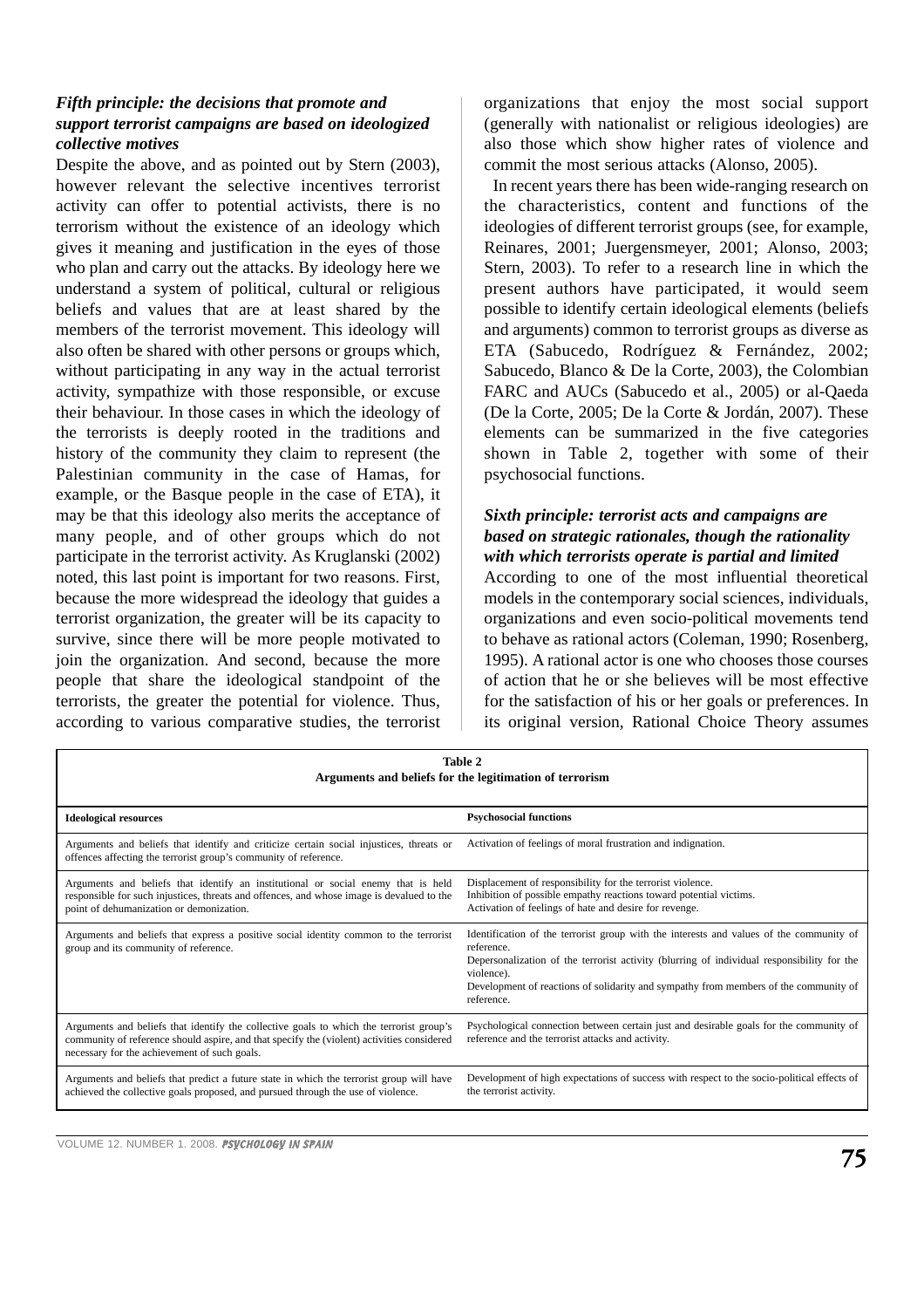that the rationality we are talking about is objective. That is, it is understood that the acts undertaken by the rational actors are truly the most effective given the objective characteristics of the situations in which they operate. But can it be affirmed that terrorists and their organizations behave in this way? They certainly appear to perceive themselves as rational actors. Some authors adduce as evidence of their rationality the fact that many terrorist organizations have been capable of varying their strategies to adapt to the way situations evolve and to the responses of their adversaries (Crenshaw, 2001; Sánchez, 2003). However, contrary to that which was suggested by early versions of Rational Choice Theory, numerous studies have shown the rationality that guides strategic human behaviours to be somewhat limited and imperfect (Tversky & Kahneman, 1982; Elster, 1984; Simons, 1995). What are the reasons underlying this claim? They are actually quite diverse, though here we shall mention just two (for a fuller discussion, see De la Corte, 2006; De la Corte, Sabucedo & de Miguel, 2006). First of all, no individual actor or group member is genuinely equipped to anticipate *a priori* and recognize *a posteriori* all the real consequences of his or her actions. Therefore, many of the terrorists' predictions and assessments about the effectiveness of their activities will be imprecise. Secondly, it is not surprising that passion (anger, desire for revenge, hate, etc.), ideology and other psychological elements that commonly condition the perspective of terrorists lead them to distort the predicted effects and the goals of their acts. Various studies have shown how terrorists tend to overestimate their possibilities of success, and sometimes have serious difficulty acknowledging the lack of effectiveness of their actions – as is also the case, indeed, for members of non-violent protest movements (San Martín, 2005). Furthermore, terrorists may tend to underestimate the rejection their most brutal attacks can produce among actual or potential sympathizers with their cause (Bandura, 2003).

Finally, if the rationality of individuals tends to be limited and imperfect, the rationality of groups (social movements, organizations, institutions, etc.) is even more problematic, and this brings us to the final point in our analysis.

# *Seventh principle: terrorists' activity partly reflects the internal characteristics of their organizations*

The capacity of terrorists to act in a rational way is limited not only by their individual psychological attributes, but also by their condition as members of an organization, and by its characteristics. Research in the field of the psychology and behaviour of human groups and organizations offers highly relevant knowledge in this regard (Blanco, Caballero & De la Corte, 2004). There are two categories of the properties of terrorist organizations, both of which are reflected in their actions. The first of these concerns the *structure* of the organization; the second, the *group dynamics* that develop inside it.

The structure of an organization is equivalent to the pattern of social relationships within it and to the roles and norms that regulate the corresponding interactions. There are at least two types of structure characteristic of terrorist organizations (Calvo, 2004; De la Corte, 2006; De la Corte, Sabucedo & de Miguel, 2006). The first would be of a pyramidal and hierarchical nature, as in the cases of the IRA or the Red Brigades. The other type of structure would be reticular, and based on operational and logistical cells or groups capable of acting fairly independently. The Jihadist cells active today in various parts of the world provide the most perfect example of this second type of organization. The structure of an organization strongly conditions its possibilities for action. Pyramidal structures permit greater exercise of leadership and control than network-based structures, and provide better guarantees of obedience in the operational sections to the directives emanating from the highest levels. However, structures based on networks increase the operational capacity of terrorist organizations and make them more difficult to break up, since the neutralization of a few cells does not necessarily imply irreparable damage to the organization as a whole. It is for such reasons, as Arquilla and Ronfeldt (2003) point out, that many modern terrorist organizations have made their structures more flexible, bringing them closer to the network model, which, moreover, is much more suited to the demands of transnational terrorist strategies.

By group dynamics we are referring to the psychological and social interaction processes that take place within terrorist organizations. There is now consensus among experts that the course of these dynamics constitutes a decisive causal element in explanations of political violence phenomena in general, and of terrorism in particular. Among the diverse dimensions in which these dynamics can be analyzed, one of the most important concerns group decisionmaking processes (Javaloy, 2003). As is well known, studies in this area suggest that when people take decisions in group contexts they are more likely to make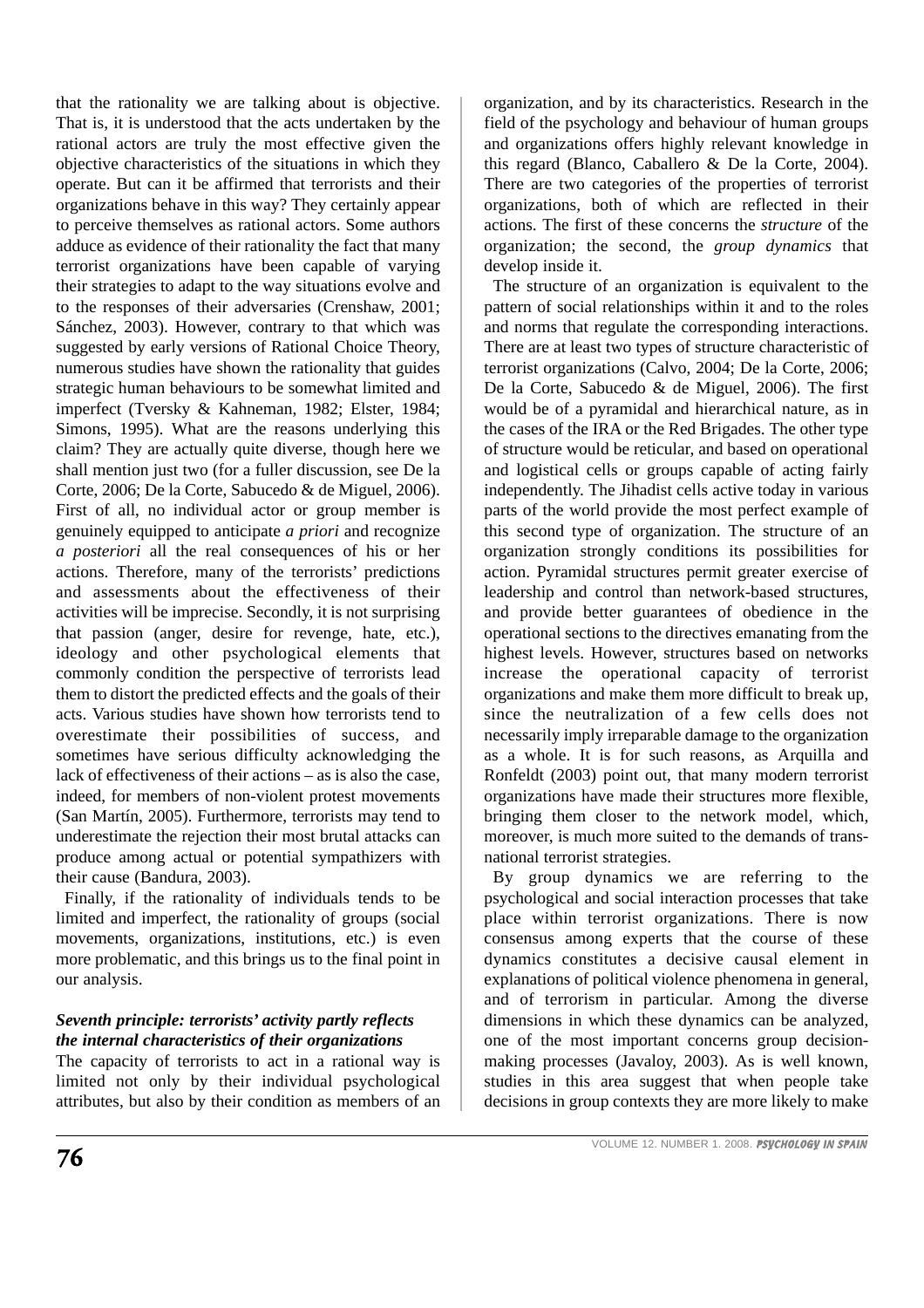distorted strategic calculations. Specifically, the attitudes and points of view of human groups tend to be more polarized and extreme than those of individuals. In some cases this polarizing tendency results in the adoption of courses of action that are highly risky or have destructive consequences, such as those adopted by some terrorist groups (Myers, 1978). Indeed, such groups fulfil several of the conditions most favourable to the adoption of polarized decisions.

Characteristics typical of life in terrorist groups would include a relative social and psychological isolation of the organization's members with respect to people of other ideological standpoints, adherence to a leader, and strong pressure to fulfil the norms of the organization. All of these factors contribute to the emergence of a further bias characteristic of group decision-making processes: so-called "group thinking", formulated by Janis (1972) for explaining diverse and serious decision errors committed by political and military groups or committees (Ovejero, 1997; Sabucedo, 1996). Janis defined group thinking as reasoning biased by the desire to reach a quick and firm consensus. This takes us back to some of the comments made earlier. Given the seriousness of their activities and the risks they involve, we can assume that terrorists experience what one of the present authors has defined as a strong "need for cognitive closure" (Kruglanski, 2000) – an intense desire to feel that one is in the right and that one's own decisions are based on valid and reliable knowledge. In turn, a strong need for cognitive closure is commonly associated with a higher propensity to reject opinions that deviate from the majority opinions in the group (Kruglanski & Webster, 1991). Numerous analysts have applied the group thinking concept to their explanations of different cases of terrorism (e.g., Alonso, 2003). Such analyses have permitted the identification in terrorists' discourse of several "symptoms" of group thinking (Myers, 1978).

The psychological influences of group dynamics on terrorist activity terrorist should be considered on the basis of a final premise. Apart from the original ideological motives, life inside a terrorist organization brings into play a range of factors that provide the conditions for committing attacks and the other customary criminal activities. These factors are related to: a) the socializing process to which terrorists are subject; b) the norms and roles to which they must adjust their behaviour at all times; c) the negative social sanctions that can result from failure to adhere to such norms (ranging from recrimination to execution); d) the influence exercised by leaders; and e) the individual benefits offered and obtained as a consequence of remaining in the organization. This last element is especially interesting insofar as it points to another significant feature that terrorist movements share with many other types of organization: their tendency for self-perpetuation, which can sometimes become the principal cause of the persistence of a terrorist campaign, over and above other elements. After all, organizations can be considerably similar to what the sociologist Etzioni (see Goffman, 1970) defined as *total institutions*, that is, social systems which, at the same time as drastically limiting the external social influences received by their members, satisfy all their needs in life and their personal aspirations. When an organization functions in this way it is not unlikely that its structure, ideology and strategic decisions, or the contacts made with other groups, will be adapted and remain subordinate to the conscious or unconscious purpose of its self-reproduction (De la Corte, 2001; De la Corte, 2006: Kruglanski & Golec, 2004). But what is most important to stress here is that both this reproductive tendency and the rest of the causal factors that lead terrorists to act as they do reveal that, as well as imperfect and limited, the rationality that corresponds to terrorist activities is a "retrospective" rationality.

Research on social influence, persuasion and attitudinal change suggests that the attributions of rationality we assign to many of our decisions and actions are attributions elaborated *a posteriori*, after the decisions and actions have taken place (see Briñol, De la Corte & Becerra, 2001). Aronson (1972) coined the expression "retrospective rationality" to refer to this tendency to seek reasons for our past decisions and actions. Aronson also argued that, as diverse experiments show, many of these *a posteriori* reasons constitute mere "rationalizations", which have little to do with the genuine causes of our acts and much more with our desire to appear – both to ourselves and to others – as rational and coherent beings. This helps us to understand why in a wide range of circumstances the members of a group or organization invent or seek all kinds of arguments to persevere on a course of action to which they feel especially committed (e.g., a terrorist strategy), and whose abandonment would incur some serious costs (Pfeffer, 1998). Likewise, we might suspect that the "reasons" resorted to by members of terrorist organizations for justifying their activity will not always correspond to the true causes or motives, but rather to their need to find a justification for their crimes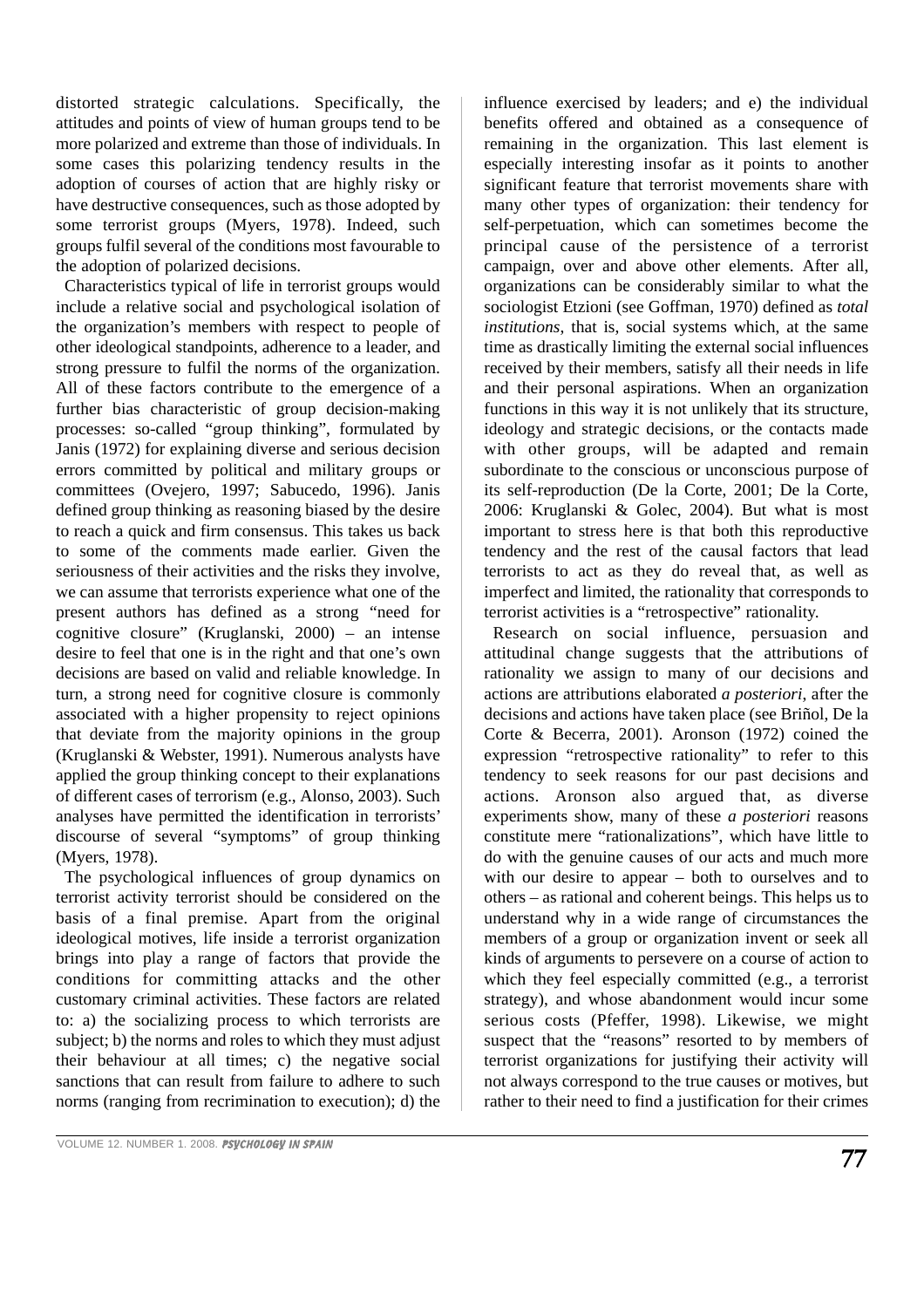and to present it to others (such as their groups of reference). Moreover, insofar as such rationalizations distort the reality to which they refer, they may also bias terrorists' appraisals of the political effectiveness of their actions. In his study of terrorism in Northern Ireland, Alonso (2003) presents a good deal of evidence in support of the above hypothesis, as in the following remarks made by a former IRA member: "Yes, a lot of people need it, because if they considered that it hadn't been worthwhile, they would go mad because of deep feelings of guilt at having murdered human beings, at having murdered them in horrible ways, at having kidnapped, tortured and brutally murdered them, or at having blown their bodies and their limbs to smithereens; they would go mad. So they cling on to the moral argument that they were justified in doing so. I think there are a lot of people like that, very, very deluded… they have to believe it was worthwhile. Otherwise they would think: I'm a criminal, I've murdered all these people for nothing, and I deserve to die or I'll go mad through guilt. Of course there's a lot of that, a lot. Believe me, there are many people like that" (cit. in Alonso, 2003, p. 133).

### **CONCLUSIONS AND FUTURE RESEARCH LINES**

Explanations of terrorism based on variables of a sociostructural and psychological nature are insufficient, and often lead to erroneous suggestions and predictions. As we have attempted to show, an approach to the terrorist phenomenon based on the assumptions and knowledge characteristic of a psychosocial perspective can be of great help for improving our understanding of it. Likewise, this approach provides some useful suggestions for orienting future research and analysis, and which we shall consider here by way of conclusion: a) the study of the socio-political context, the social relations and the primary socialization processes that may set the conditions for the radicalization of individuals and their recruitment by terrorist organizations; b) the study of the process of emergence of terrorist organizations through their possible relationship to pre-existing political, cultural or religious associations or groups and through reference to the historical evolution of such groups; c) the analysis of recruitment processes employed by terrorist organizations; d) the study of socialization processes that take place within terrorist organizations; e) the study of the activities, networks and social relations that permit terrorist organizations to gain access to crucial resources; f) the study of the structure of terrorist organizations and of the dynamics of social interaction that take place inside them; and g) the study of the discourse and ideological principles with which terrorists attempt to legitimate their criminal activities.

#### **REFERENCES**

- Alonso, R. (2003). *Matar por Irlanda*. Madrid: Alianza. Alonso, R. (2005). El nuevo terrorismo: factores de cambio y permanencia. In A. Blanco, A., R. del Aguila & J. M. Sabucedo (Eds.), *Madrid 11-M: un análisis del mal y sus consecuencias*. Madrid: Trotta.
- Álvaro, J.L. & Garrido, A. (2003). Teoría sociológica y vínculos psicosociales. In J.L. Álvaro (Ed.), *Fundamentos sociales del comportamiento humano*. Barcelona: Universidad Oberta de Cataluña.
- Aronson, E. (1972). *El animal social*. Madrid: Alianza.
- Arquilla, J. & Ronfeldt, D. (2003). *Redes y guerra en red. El futuro del terrorismo, el crimen organizado y el activismo político*. Madrid: Alianza.
- Bandura, A. (2003). The role of selective moral disengagement in terrorism and counterterrorism. In F. M Moghaddam & A. J. Marsella (Eds.), *Understanding terrorism. Psychosocial roots, consequences and interventions*. Washington, D.C.: American Psychological Association.
- Bar-Tal, D. (2000). *Shared Beliefs in a Society. Social Psychological Analysis.* Thousand Oaks: Age.
- Beck, A. (2003). Prisioneros del odio. Las bases de la ira, la hostilidad y la violencia. Barcelona: Paidós.
- Blanco, A., Caballero, A. & De la Corte, L. (2004). *Psicología de los grupos*. Madrid: Prentice-Hall.
- Bovenkerk, F. & Chakra, B. A. (2004). Terrorism and organized crime. *UN Forum on crime and society, 1* (2), 3-16.
- Briñol, P., De la Corte, L. & Becerra, A. (2001). *¿Qué es persuasión?* Madrid: Biblioteca Nueva.
- Castells, M. (2004). *La era de la información (vol. II): el poder de la identidad* Madrid: Alianza.
- Coleman, J.S. (1990). *Foundations of Social Theory*. Cambridge: Harvard University Press.
- Crenshaw, M. (2001). Theories of terrorism: instrumental and organizational approaches. In D. C. Rappoport (Ed.), *Inside terrorist organizations*. London: Frank Cass Publishers.
- Crenshaw, M. (1995). Terrorism in context. Pennsylvania: Pennsylvania State University.
- Crenshaw, M. (2004). The psychology of political terrorism. In J.T. Jost & J. Sidanius (eds.) *Political*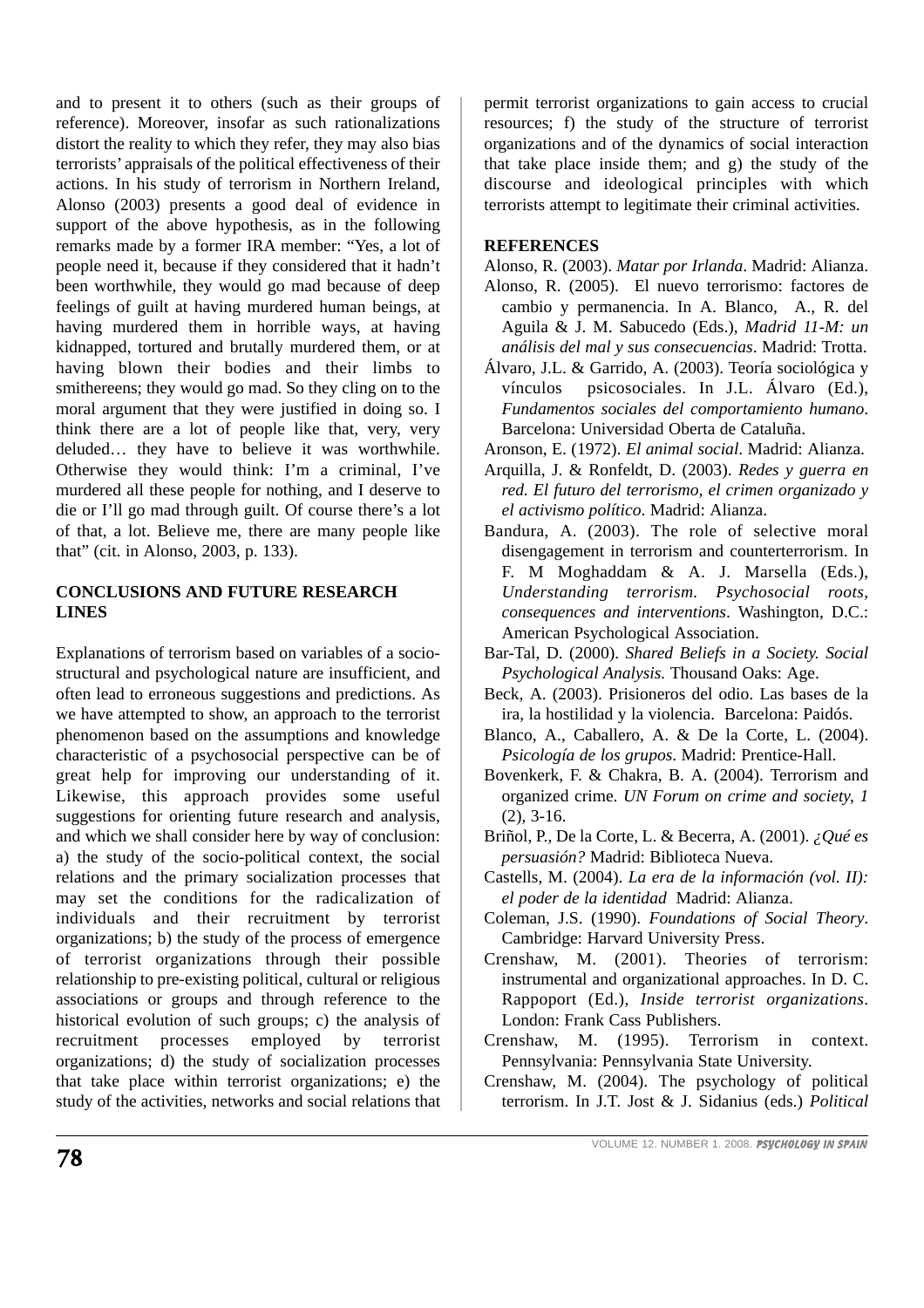*psychology. Key readings* (pp. 411-431). New York: Psychology Press.

- Della Porta, D. (1990). *Il terrorismo di sinistra*. Bologna: Il mulino.
- Della Porta, D. (1998). Las motivaciones individuales en las organizaciones políticas clandestinas. In P. Ibarra & B. Tejerina (eds.) *Los movimientos sociales. Transformaciones políticas y cambios culturales* (pp. 134-166). Madrid: Trotta.
- De la Corte, L. (2001). Los resortes del terrorismo. *Papeles de cuestiones internacionales*, *76*, 45-52.
- De la Corte, L. (2005). Sobre leviatanes, demonios y mártires. Procesos de legitimación del terrorismo islamista. In A. Blanco, R. del Aguila & J. M. Sabucedo (Eds.), *Madrid 11-M: un análisis del mal y sus consecuencias* (pp. 189-215)*.* Madrid: Trotta.
- De la Corte, L. (2006). *La lógica del terrorismo*. Madrid: Alianza.
- De la Corte, L., Sabucedo, J.M. & Blanco, A. (2004). Una función ética de la psicología social: los estudios sobre el fondo ideológico de la violencia política. *Revista Interamericana de Psicología*, *38* (2), 147-376.
- De la Corte, L., Sabucedo, J.M. & Moreno, F. (2004). Dimensiones psicosociales del terrorismo. In L. de la Corte, A. Blanco & J.M. Sabucedo (Eds.), *Psicología y derechos humanos*. Barcelona: Icaria-Antrazyt.
- De la Corte, L. y Jordán, J. (2007). *La yihad terrorista*. Madrid: Síntesis.
- De la Corte, L. Sabucedo, J.M.; De Miguel, J. (2006) "Tres hipótesis sobre las causas de la violencia política y sus supuestos psicosociales". *Estudios de Psicología* , 27 (3) 251-270.
- Elster, J. (1984). *Ulises y las sirenas. Estudios sobre racionalidad e irracionalidad*. Mexico, D.F.: Fondo de Cultura Económica.
- Goffman, E. (1970). *Internados*. Buenos Aires: Amorrortu.
- González Calleja, E. (2003). Ciclos de protesta y ondas de temor. Aportaciones a una propuesta de periodización de la violencia terrorista. In E. González Calleja (Ed.), *Políticas del miedo. Un balance del terrorismo en Europa* (pp. 33-76). Madrid: Biblioteca Nueva.
- Horgan, J. (2005). *The psychology of terrorism*. London: Routledge.
- Janis, I. (1972). *Victims of groupthink*. Boston: Houghton-Mifflin.
- Javaloy, F. (2003). Grupos y comportamiento colectivo. In J.F. Morales & C. Huici (eds.) *Estudios de psicología social* (pp. 349-395). Madrid: UNED.
- Javaloy, F., Rodríguez, A. & Espelt, E. (2003). *Comportamiento colectivo y movimientos sociales.* Madrid: Prentice Hall.
- Juergensmeyer. M. (2001). *Terrorismo religioso. El auge global de la violencia religiosa.* Madrid: Siglo XXI.
- Kruglanski, A.W. & Webster, D. M. (1991). Group members' reactions to opinion deviates and conformists at varing degrees of proximity to decision deadline and of environmental noise. *Journal of Personality and Social Psychology*, *61*, 212-225.
- Kruglanski, A.W. (2000). Clausura mental motivada: cerrando las puertas de nuestra alma. *Revista de Psicología Social*, *15* (3), 243-260.
- Kruglanski, A.W. (2002). Inside the Terrorist Mind. Paper presented to the annual meeting of *The National Academy of Science*, April 29, Washington D.C.
- Kruglanski, A.W. (2003). Terrorism as a tactic of minority influence. Paper presented at the conference on *Active minorities: hoping and coping*, April 2003, Grenoble.
- Kruglanski, A. W. & Golec, A. (2004). Individual Motivations, The Group Process and Organizational Strategies in Suicide Terrorism. In E.M. Meyersson Milgrom (Ed.), *Suicide Missions and the Market for Martyrs, A Multidisciplinary Approach*. Princeton, N.J.: Princeton University Press.
- Kruglanski, A.W. (2005). The Psychology of Terrorism: Syndrome versus Tool Perspectives. Paper presented at the conference on *Working Together: R & D Partnerships in Homeland Security*, April 27-28, Boston, MA.
- Laqueur, W. (2003a). La guerra sin fin. El terrorismo en el siglo XXI. Barcelona: Destino.
- Lee, A. M. (1983). *Terrorism in Northern Ireland*. Bayside: General Hall.
- McAdam, D. (1982). *Policial processes and the development of black insurgency: 1930-1970*. Chicago: University of Chicago Press.
- McCarthy, J. & Zald, M. (1973). *The trend of social movements in America: Professionalization and resource mobilizations*. Morristown: General Learning.
- Myers, D. (1978). Polarizing effects of social comparison. *Journal of Experimental Social Psychology*, *14*, 554-563.
- Moscovici, S. (1996). *Psicología de las minorías activas*. Madrid: Morata.
- Moscovici, S., Mugny, G. & Pérez, J.A. (1991). *La*

VOLUME 12. NUMBER 1. 2008. *PSYCHOLOGY IN SPAIN*